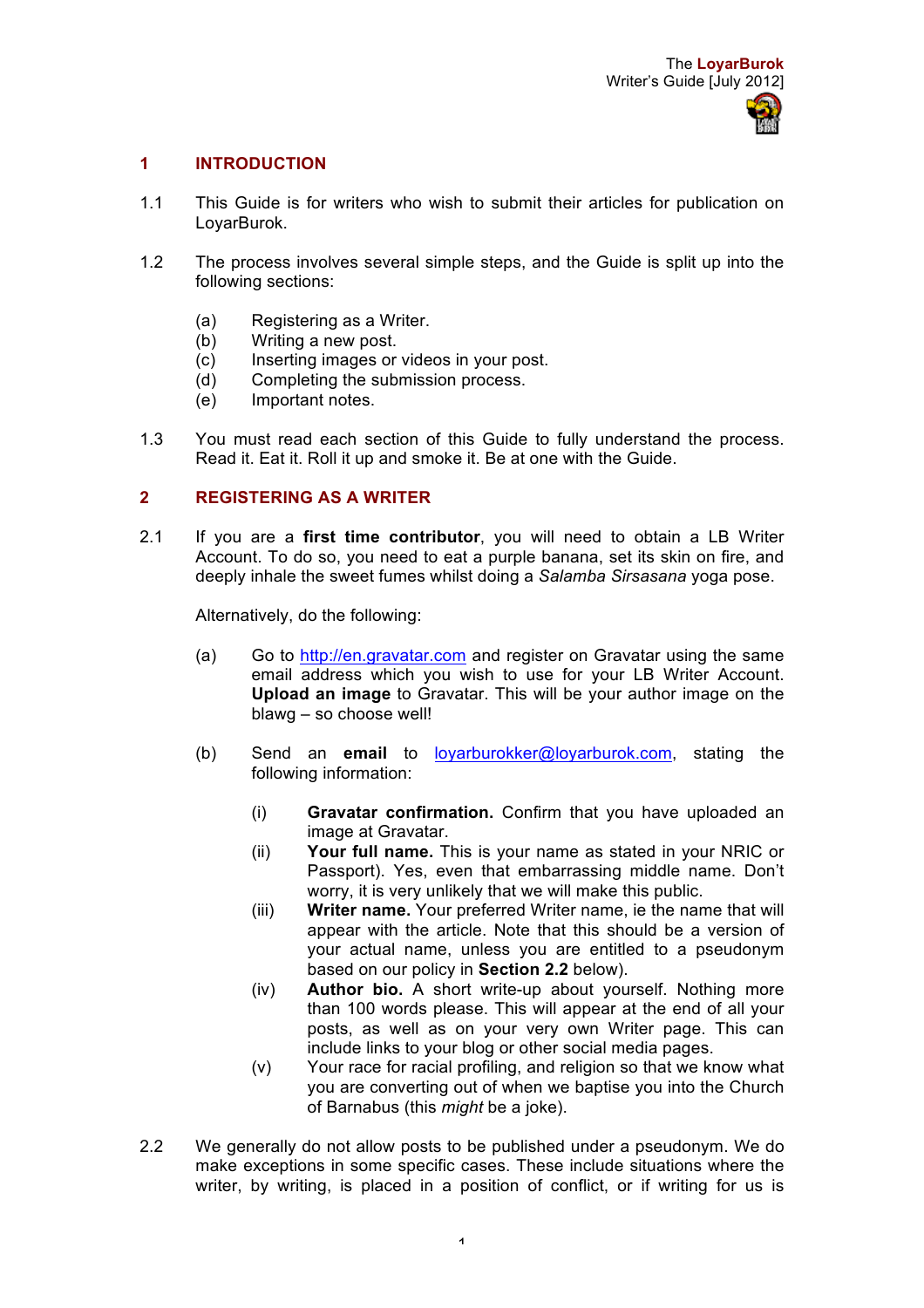against the terms and conditions of his employment contract. If you would like to write under a pseudonym, and believe that you have good reasons to do so, please state this in your email to us.

2.3 When you have done the above, the MastHead team (the crack squad of minions who lurk just behind your monitor, editing, publishing, boozing, canoodling, fist-bumping, and doing all manner of things to keep the blawg going) will create your LB Writer Account, and **you will receive your username and password via email**.

Please note that receiving your username and password could take anything between 5 minutes and 5 days, or even 5 weeks. Hey, we all have day jobs (and those of us who don't, are busy sipping purple banana mocktails by the pool). Relax, you will get your username and password as soon as simianly possible.

## **3 WRITING A NEW POST**

- 3.1 Once you have your own LB Writer Account, stop being lazy, you've run out of excuses – go and upload your post! The blawg practices **self-uploading**, and all Writers are expected to log in and compose, format, and submit their own posts to MastHead. Here's how.
- 3.2 Log in to your LoyarBurok account by going to:

http://www.LoyarBurok.com/loyarburok-admin

- 3.3 Once you have logged in, you will see the "Dashboard" click on "Add New" under the "Posts" section of the sidebar on the left of the screen.
- 3.4 Type in a title for your post in the first box, where it says "Enter title here" obviously. Try to make this as catchy as possible, with the reader in mind. If deemed necessary, this title may be changed by MastHead without consulting you. Don't *merajuk*. They know what they're doing, most of the time.
- 3.5 Type in your post in the second box. Please ensure that the "Visual" tab is selected, instead of the "HTML" one. Some basic points on composing your post:
	- (a) If you are cutting and pasting from another program, please cut and paste the text into **Notepad** or a similarly text-only program (ie make sure it has no formatting) before cutting and pasting it into the compose box on the blawg. This helps to avoid any formatting ghosts that haunt the poor overworked MastHead minions.
	- (b) Stick to the basics when formatting, ie **bold** and *italics*.
	- (c) Do not change the font colours.
	- (d) Do not change the font types.
	- (e) Do not change the font sizes.
	- (f) Use bulleted or numbered lists by clicking the autoformat buttons, which are self-explanatory.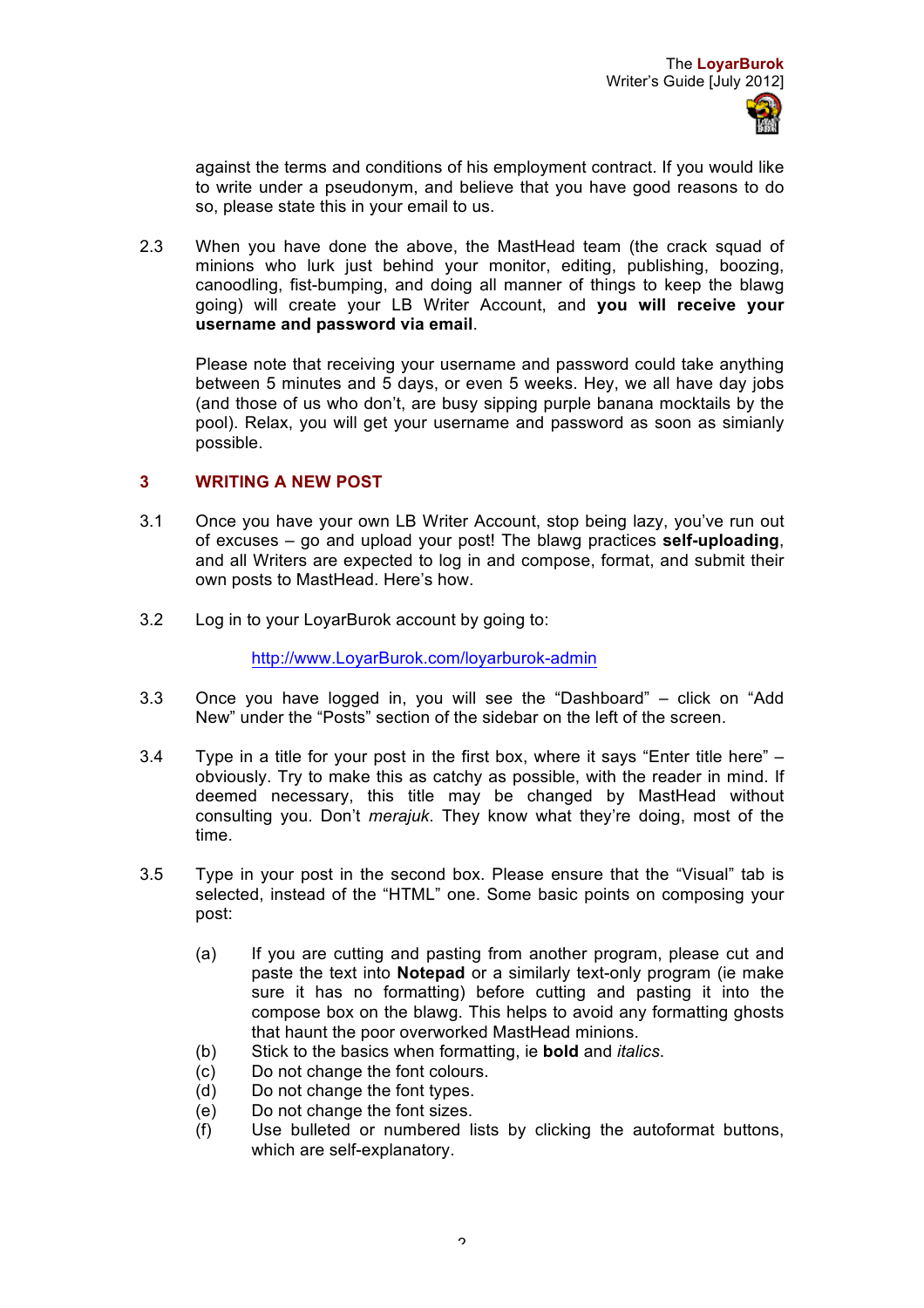(g) When quoting chunks of the text, use the blockquote autoformat button.

The formatting will be finalised by those MastHead folk. They really do a lot of work – you should buy them *teh tarik* sometime.

3.6 Write an excerpt, which will be the teaser for your post. This will appear on the main page of the blawg, before readers click through to read your post. Please type this in the "Excerpt" box under the post box. If you don't see the Excerpt box, get your eyes checked. If you still don't see it, go to "Screen Options" at the top right of the page and tick "Excerpt".

Keep it short and snappy (under 90 characters).

3.7 Press "Preview" (on the right) to see what your post looks like at any time during the drafting process, and to double-check for errors.

### **4 INSERTING IMAGES OR VIDEOS IN YOUR POST**

- 4.1 You are encouraged to insert at least one image in your post. You can do so by clicking on the first button next to the words "Upload/insert" above the compose post box. Some points on inserting images:
	- (a) Please insert images **from your computer**. Do not insert from URL.
	- (b) If you are getting an image from the internet, download it onto your computer and upload it from there.
	- (c) Please upload images that are roughly the size that will appear in the post. This means, do not upload a 4.7MB behemoth of an image file if the size you're gonna end up inserting would have been a cinch for a 150KB one. The blawg runs on server space housed in various corners of the known, and unknown, universe – think of how much this costs, for bananasakes!
	- (d) The process is fairly self-explanatory. The recommended steps from the upload page are as follows:
		- (i) Insert a suitable **title** (ie avoid titles like "cam1823741").
		- (ii) Leave the "Alternate Text" and "Description" boxes blank.
		- (iii) If possible, **add a caption**. This is where you should cite the image source. Use the following format:

This is the caption. | Source: http://website.com/ This is another caption. | Photo by King Chai

- (iv) Leave the "Link URL" box blank. To empty it, click the "None" button under the field.
- (v) Choose your alignment. If between paragraphs, centre-aligned is recommended.
- (vi) If you've complied with the size requirements under **Section 4.1(c)**, you should be able to insert the image as "full sized". If not, "medium" is usually recommended.
- (vii) If you have more than one image in a post, you can choose which image appears on the mainpage of the blawg. To do so, click the "Use as featured image" link. Please note the dimensions of the featured image on the featured posts box at